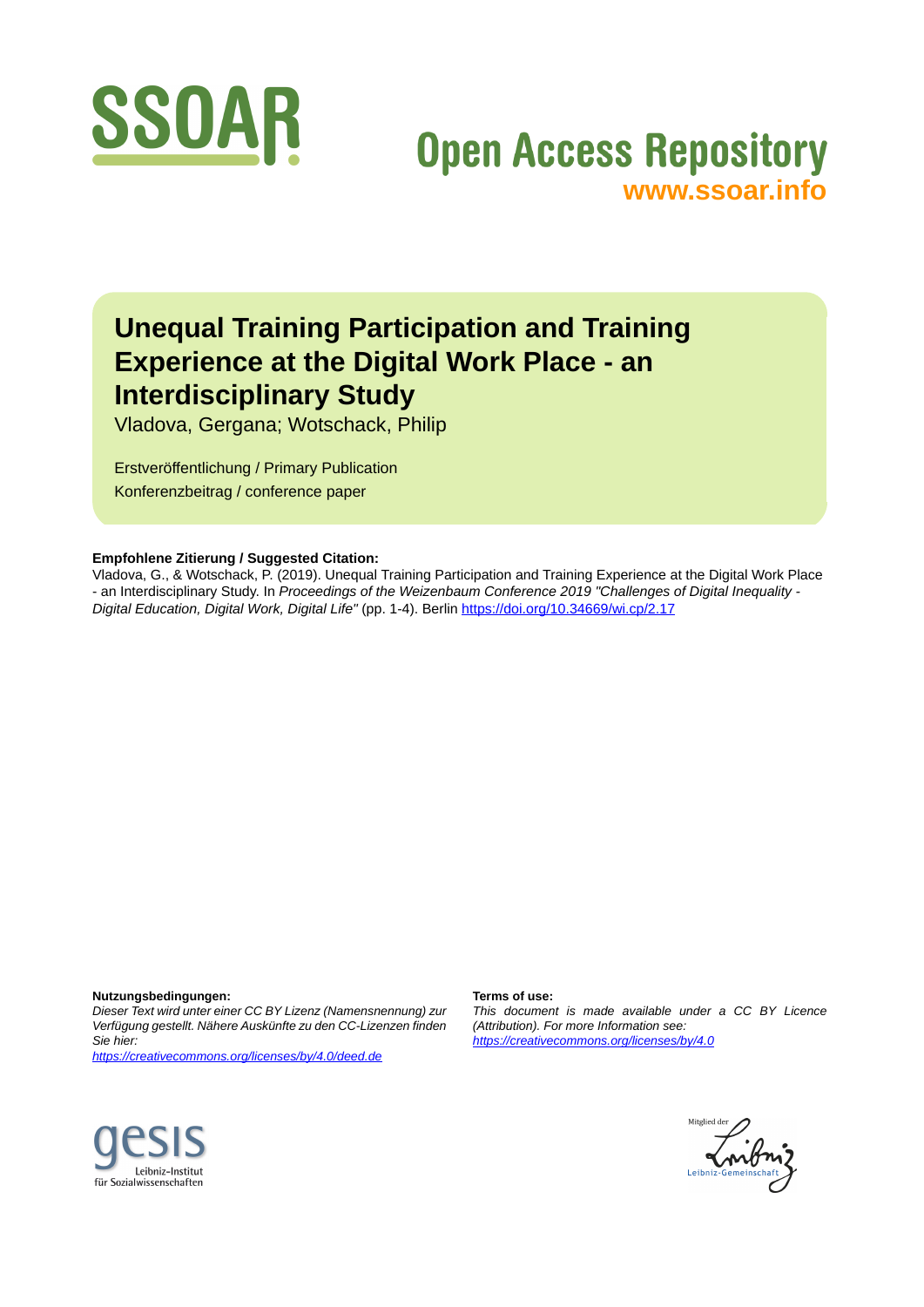**PROCEEDINGS OF THE WEIZENBAUM CONFERENCE 2019 CHALLENGES OF DIGITAL INEQUALITY**  DIGITAL EDUCATION | DIGITAL WORK | DIGITAL LIFE

## **UNEQUAL TRAINING PARTICIPATION AND TRAINING EXPERIENCE AT THE DIGITAL WORK PLACE - AN INTERDISCIPLINARY STUDY**

**Gergana Vladova**  University of Potsdam Weizenbaum-Institute Berlin, Germany gvladova@lswi.de

**Philip Wotschack**  WZB Berlin Social Science Center Weizenbaum-Institute Berlin, Germany philip.wotschack@wzb.eu

#### **ABSTRACT**

Despite technological progress and the resulting changes, the human actor remains the decisive critical factor for the economic success of companies. This paper presents an interdisciplinary approach and research design to examine issues of unequal access to training in the new digital workplace. The research project combines an in-depth state-of-the-art study with an experimental design that tests in a lab environment how learning barriers can be tackled by manipulating the educational situation. In a final step, the methods developed and the results of the experiment are implemented and evaluated in the real situation using the example of one or more companies. The aim of the study is to identify possibilities for different actors in companies to better design working and learning conditions.

#### **KEYWORDS**

Learning Factory; Digitalization; Training; Experiment; Low-skilled workers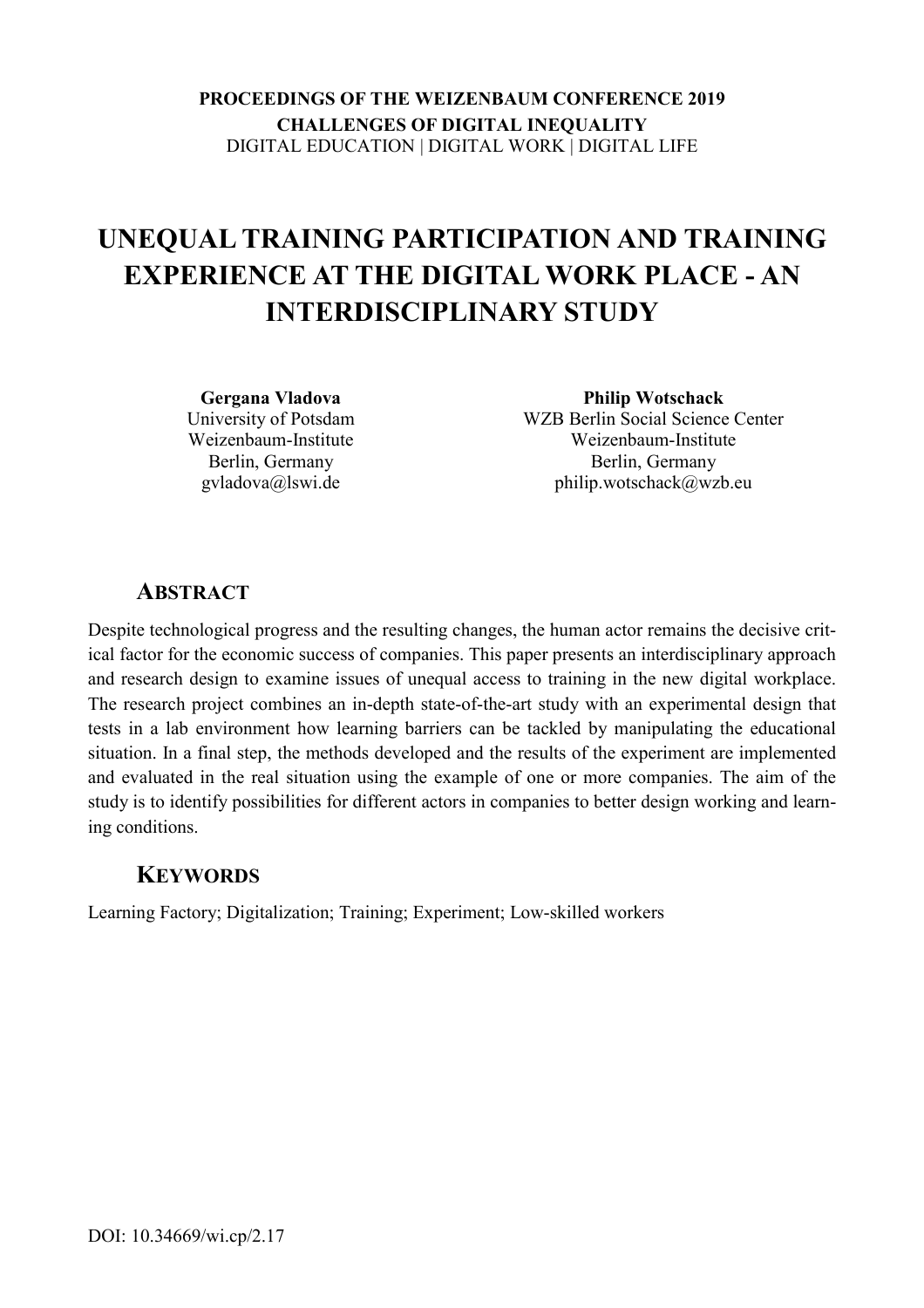#### **1 INTRODUCTION**

Industry 4.0 creates considerable opportunities for companies of all industries and sizes, which at the same time require, the training and further education of employees. Despite technological progress and the resulting changes, the human actor remains the decisive critical factor for the economic success of companies. However, the human capacity for change is influenced by individual competencies and qualifications. The employees in production in particular, have to cope with changes and adapt to new roles, technologies and tasks.

For low skilled workers – the focus of this study – four different pathways of the digital transformation have been derived: deskilling, upskilling, substitution, or persistence of given tasks and jobs (Hirsch-Kreinsen 2016).

Though scholars have repeatedly argued against technological determinism (Pfeiffer 2018) or focused on the consequences of technological change (Acemoglu & David 2011; Brynjolfsson & McAfee 2016), few studies investigate how the shape and use of new technology is influenced by the company's setting in terms of labor relations and institutional arrangements (Noble 1979). Our study suggests an interdisciplinary approach to this question: First, we want to study how the introduction and use of new digital technology is shaped by labor relations, corporate actors, and institutional arrangements at the company level. The aim is to understand why digital technology was applied in a certain way that rather limits than extends workers' skills and autonomy and restricts training and job opportunities. Second, we want to use an experimental design in order to study alternative pathways to introduce and apply this technology in a way that increases skills and work autonomy of low skilled workers but did not come into being due to the given company setting. This will extend our knowledge on the possible role and outcomes

of an alternative use of digital technology for low skilled jobs that fosters upskilling.

### **2 RESEARCH OBJECTIVE**

In a study planned for 2019, our interdisciplinary team will investigate the prerequisites for and the design of education and training measures using digital technologies.

We focus on manufacturing companies that apply so called digital assistance system in order to meet new qualification and training requirements for low skilled workers. By providing visual information on tasks and work process, these systems enable workers to optimize their work performance and to perform a broader variety of tasks. However, there is evidence that the use of digital assistance systems for low skilled jobs can be related to losses of work autonomy, devaluation of experience based knowledge and higher stress levels (Warnhoff & de Paiva Lareiro 2019). Our study investigates how the application of digital assistance systems is shaped and influenced by existing and targeted organizational processes and by the organizational framework. Moreover, it sheds light on the role and possible outcomes of alternative ways to use digital assistance systems and to contribute to the better skill development and higher job satisfaction of low skilled workers.

#### **3 INITIAL SITUATION**

Companies are dependent on changes in the social environment, especially with regard to personnel requirements. An example are the actual changes in an age structure and the risk of labor shortages (Gesamtmetall 2015). Another example are the challenges in the context of the refugee debate, where companies depend to a large extent on the labor force of refugees, but should first invest in their training and adapt the enterprise technological infrastructure and processes.

While around 40% of the skilled workers took part in continuing training in 2017, the share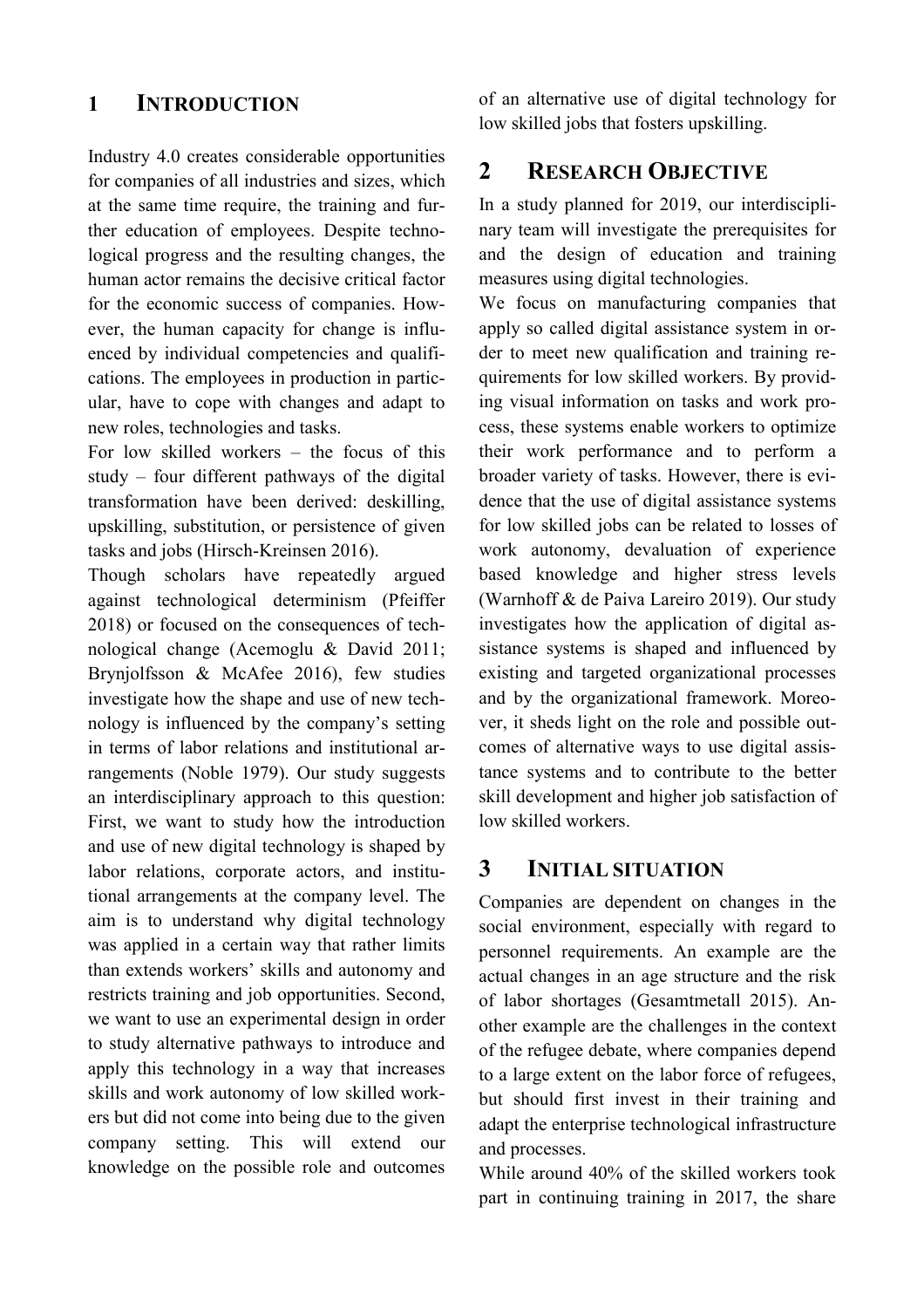among the low-skilled workers (doing work that does not require a vocational degree) was only 20% (IAB 2017; Janssen and Leber 2015). The low training participation of low-skilled workers raises questions for both, the underlying obstacles as well as for measures and arrangements at the company level to overcome these obstacles.

New technologies such as digital assistance systems can be used to train these workers on the job, to enable them to perform a broader variety of different tasks and to adapt quickly to changing work demands.

Recent social developments such as labor shortages, the need to better integrate refugees, or low skilled workers in the labor market, challenge the world of work and organizations. At the same time, the ability to master these challenges strongly depends on the adaptability and innovative power of companies.

This mutual relationship is the starting point of our research.

#### **4 DESCRIPTION OF THE STUDY**

We combine an in-depth, state-of-the-art study with an experimental design that tests the success of training and qualification measures by manipulating the educational situation. We proceed in two steps by using insights from interdisciplinary theoretical or applied research. **Step 1:** We will conduct a firm-level case study in a real Industry 4.0 company that has recently introduced a digital assistance system for low skilled jobs. We will examine how this system impacts on work autonomy, skill requirements, and job satisfaction of low skilled workers. Moreover, we will identify organizational characteristics (like labor relations, work organization, corporate actors, and learning environment conditions) that have shaped the given application of the digital assistance systems for training low skilled workers.

At the end of this step, we will be able to develop the experimental design and our hypothesis on restrictions at the company level that prevent alternative ways to use digital assistance systems for increasing work autonomy, skills, and job satisfaction.

**Step 2:** The experimental part of the study will be conducted an Industry 4.0 application center, where a realistic working environment will be investigated using a simulated production task and a simulated organizational context. Here the test persons learn to carry out a business process-oriented activity. We plan to manipulate the learning environment in different ways and examine the learning process and outcomes at the individual level. We will develop two specific learning scenarios: 1) with a direct response of the assistance system to the current action (right or wrong) and with continuous support from the assistance system and 2) with extensive training (paper-based) at the beginning of "production" and a summarized feedback on performance only at the end.

At the end of this step we will be able to identify the best learning environment conditions and formulate recommendations for personalized competence identification and qualification as well as the structuring of team building and learning processes.

### **5 CONCLUSION**

This paper presents an interdisciplinary approach and research design to study issues of unequal access to education and training in the new digital workplace. It extends our knowledge on the determinants that help to prevent processes of deskilling for low skilled workers. The paper focuses on the role of digital assistance systems in companies' training policies. It emphasizes the role of labor relations, organizational arrangements, training situations, and learning environments and brings together the perspectives of sociology of work and organization and the perspective of business informatics and education.